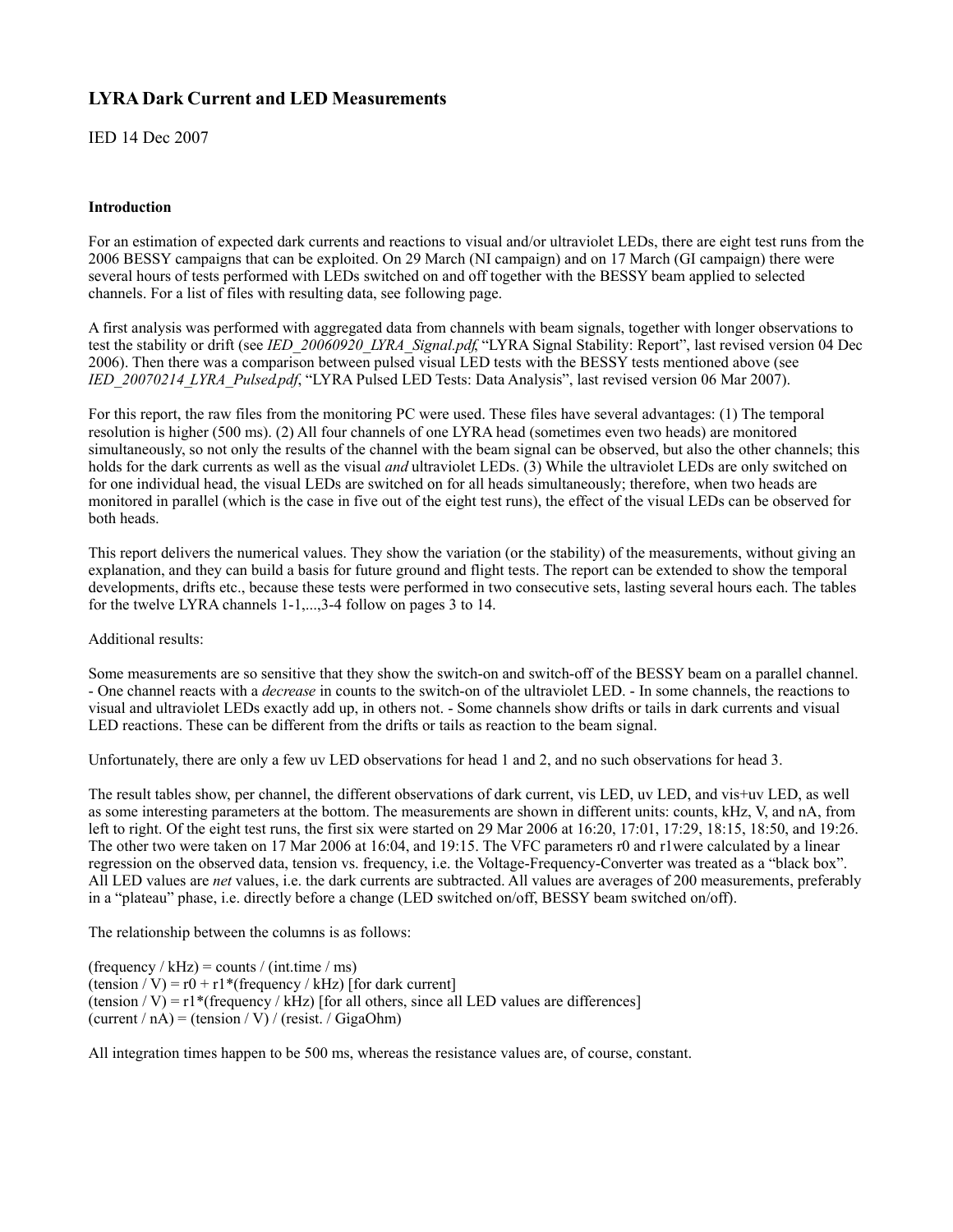#### **Files for LYRA Channels' LED tests**

**raw data 1-1 1-2 1-3 1-4 2-1 2-2 2-3 2-4 3-1 3-2 3-3 3-4 -------------- --------------- --------------- ---------------** /projects/lyra/LYRA\_Calibration\_Data/BESSY\_NI/Bessy\_NI\_March2006/PCSilvio/NI\_Data/ 20060329\_162004\_ch1\_1\_led\_test\_121nm.txt **u,v u,v u,v u,v** 20060329\_170118\_ch2\_1\_led\_test\_210nm.txt **u,v u,v u,v u,v** 20060329\_172945\_ch1\_2\_led\_test\_121nm.txt **v v v v u,v u,v u,v u,v** 20060329\_181533\_ch1\_3\_led\_test\_121nm.txt **v v v v v v v v** 20060329\_185052\_ch2\_3\_led\_test\_210nm.txt **v v v v v v v v** 20060329\_191905\_ch2\_2\_led\_test\_210nm.txt 20060329\_192252\_ch2\_2\_led\_test\_210nm.txt 20060329\_192654\_ch2\_2\_led\_test\_210nm.txt **v v v v u,v u,v u,v u,v** /projects/lyra/LYRA\_Calibration\_Data/BESSY\_GI/Bessy\_GI\_March2006/PCSilvio/GI\_Data\_Silvio/ 20060317\_160400\_H2C3\_VisLEDs.txt **v v v v** 20060317\_191513\_H3C3\_VisLEDs.txt **v v v v v v v v processed data 1-1 1-2 1-3 1-4 2-1 2-2 2-3 2-4 3-1 3-2 3-3 3-4 -------------- --------------- --------------- ---------------** /projects/lyra/LYRA\_Calibration\_Data/BESSY\_NI/Bessy\_NI\_March2006/CH1-1/LEDS/ LEDs\_1-1\_121nm\_IIU.asc **u,v** /projects/lyra/LYRA\_Calibration\_Data/BESSY\_NI/Bessy\_NI\_March2006/CH1-2/Leds/ LEDs\_1-2\_210nm\_IIU.asc **u,v** /projects/lyra/LYRA\_Calibration\_Data/BESSY\_GI/Bessy\_GI\_March2006/CH1-3/ LYRA\_1-3\_Al\_stability-short\_with-visLEDs.txt **v** /projects/lyra/LYRA\_Calibration\_Data/BESSY\_NI/Bessy\_NI\_March2006/CH2-1/Leds/ LEDs\_2-1\_121nm\_IIU.asc **u,v** /projects/lyra/LYRA\_Calibration\_Data/BESSY\_NI/Bessy\_NI\_March2006/CH2-2/Leds/ LEDs\_2-2\_210nm\_IIU.asc **u,v** /projects/lyra/LYRA\_Calibration\_Data/BESSY\_GI/Bessy\_GI\_March2006/CH2-3/ LYRA\_2-3\_Al\_stability-friday-special-with-visLEDs.txt **v** [/projects/lyra/LYRA\_Calibration\_Data/BESSY\_NI/Bessy\_NI\_March2006/CH3-1/Leds/ LEDs\_3-1\_121nm\_IIU.asc – data fault! replaced by next file] /home/dammasch/lyracal/ LEDs\_3-1\_121nm\_IIU.asc **v** /projects/lyra/LYRA\_Calibration\_Data/BESSY\_NI/Bessy\_NI\_March2006/CH3-2/Leds/ LEDs\_3-2\_210nm\_IIU.asc **v** /projects/lyra/LYRA\_Calibration\_Data/BESSY\_GI/Bessy\_GI\_March2006/CH3-3/ LYRA\_3-3\_Al\_stability-friday-special-with-visLEDs.txt **v raw data** = PC data, monitoring four or eight channels, in cnt, kHz, V **processed data** = averaged and converted to A, only for channel with beam signal.

 **= test with uvLED on** 

 $v =$  test with visLED on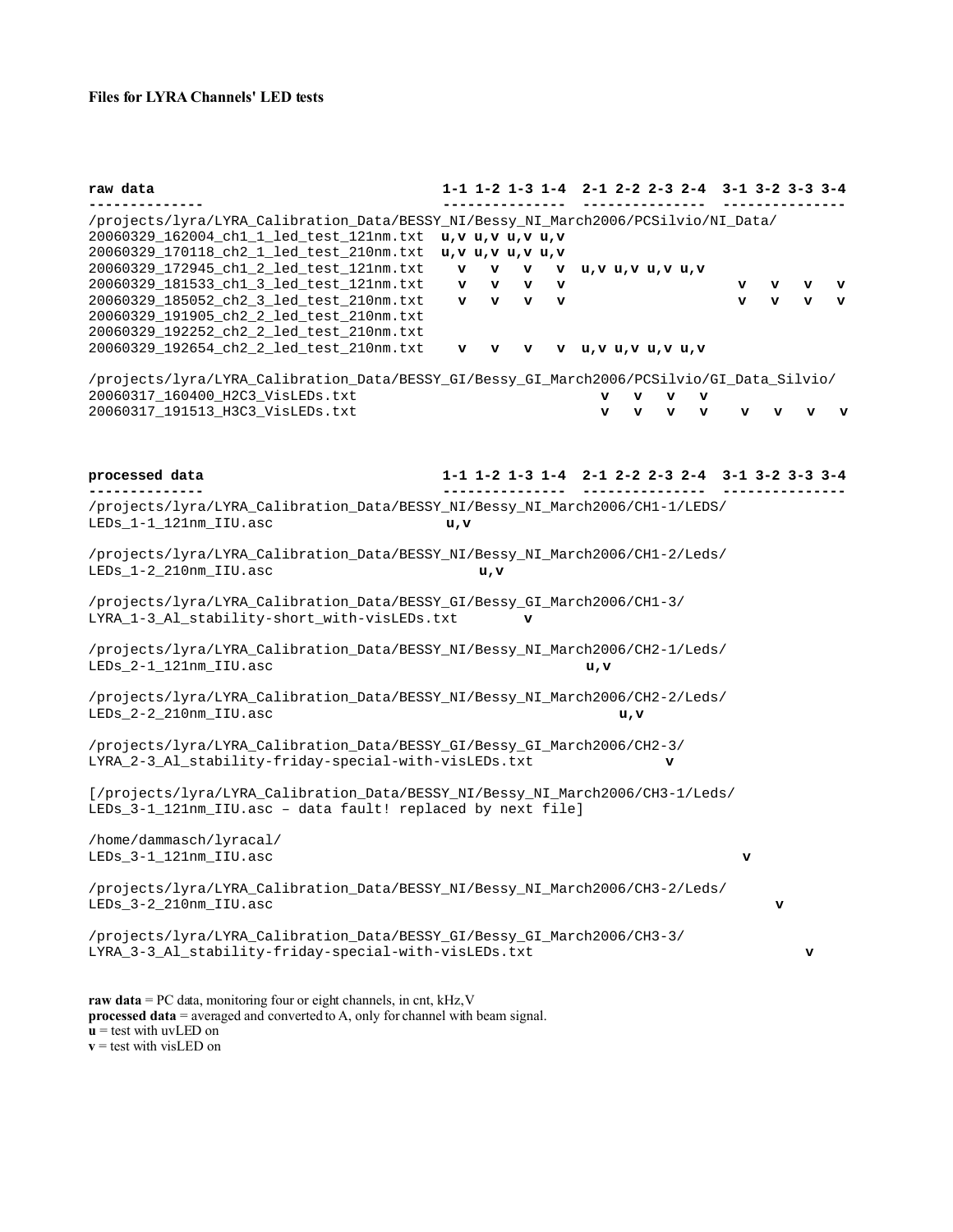# **Channel 1-1 : Ly XN + MSM12**

| dark current<br>16:20<br>17:01<br>17:29<br>18:15<br>18:50<br>19:26<br>16:04<br>19:15        | counts<br>4609.90<br>5542.75<br>5275.33<br>5298.88<br>5365.36<br>5403.81      | frequency / kHz<br>9.21979<br>11.0855<br>10.5507<br>10.5978<br>10.7307<br>10.8076                             | tension $/Y$<br>0.0103275<br>0.0180765<br>0.0158575<br>0.0160525<br>0.0166035<br>0.0169170     | current / nA<br>0.00102354<br>0.00179153<br>0.00157161<br>0.00159093<br>0.00164554<br>0.00167661 |
|---------------------------------------------------------------------------------------------|-------------------------------------------------------------------------------|---------------------------------------------------------------------------------------------------------------|------------------------------------------------------------------------------------------------|--------------------------------------------------------------------------------------------------|
| vis LED<br>16:20<br>17:01<br>17:29<br>18:15<br>18:50<br>19:26<br>16:04<br>19:15             | counts<br>6733.48<br>6324.92<br>4379.58<br>4239.33<br>4010.56<br>3853.51      | frequency / $kHz$<br>13.4670<br>12.6498<br>8.75916<br>8.47865<br>8.02113<br>7.70701                           | tension $/Y$<br>0.0559385<br>0.0525450<br>0.0363786<br>0.0352160<br>0.0333126<br>0.0320129     | current / nA<br>0.00554395<br>0.00520763<br>0.00360541<br>0.00349019<br>0.00330154<br>0.00317274 |
| uv LED<br>16:20<br>17:01<br>17:29<br>18:15<br>18:50<br>19:26<br>16:04<br>19:15              | counts<br>26047.2<br>25236.8                                                  | frequency / kHz<br>52.0944<br>50.4736                                                                         | <u>tension / V</u><br>0.216387<br>0.209653                                                     | current / $nA$<br>0.0214457<br>0.0207783                                                         |
| $vis+uv$ <i>LED</i><br>16:20<br>17:01<br>17:29<br>18:15<br>18:50<br>19:26<br>16:04<br>19:15 | counts<br>29056.5<br>26423.3                                                  | frequency / $kHz$<br>58.1130<br>52.8466                                                                       | <u>tension / V</u><br>0.241382<br>0.219508                                                     | current / nA<br>0.0239229<br>0.0217550                                                           |
| parameters<br>16:20<br>17:01<br>17:29<br>18:15<br>18:50<br>19:26<br>16:04                   | $\frac{\text{int.time}}{\text{ms}}$<br>500<br>500<br>500<br>500<br>500<br>500 | $(VFC)$ r $0$<br>$-0.0279477$<br>$-0.0279700$<br>$-0.0279705$<br>$-0.0279677$<br>$-0.0279663$<br>$-0.0279695$ | $(VFC)$ r1<br>0.00415280<br>0.00415371<br>0.00415372<br>0.00415357<br>0.00415347<br>0.00415358 | resist. / GigaOhm<br>1.009*10<br>1.009*10<br>1.009*10<br>1.009*10<br>1.009*10<br>1.009*10        |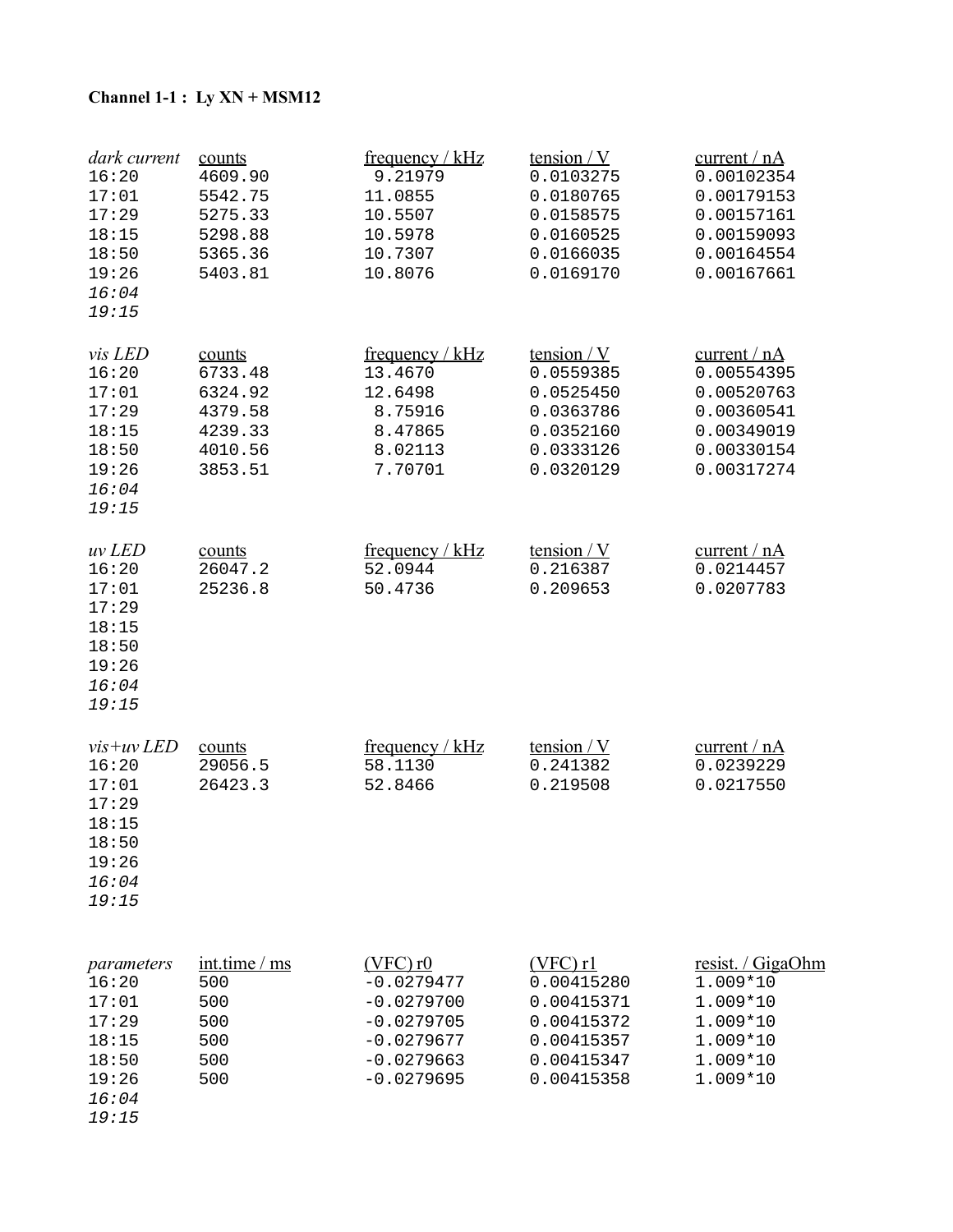# **Channel 1-2 : Herzberg + PIN10**

| dark current<br>16:20<br>17:01<br>17:29<br>18:15<br>18:50<br>19:26<br>16:04<br>19:15        | counts<br>3298.25<br>3224.17<br>3329.63<br>3327.76<br>3334.86<br>3335.56      | frequency / $kHz$<br>6.59649<br>6.44833<br>6.65926<br>6.65552<br>6.66972<br>6.67113                           | <u>tension / V</u><br>0.000081999<br>$-0.000540001$<br>0.000305501<br>0.000291500<br>0.000379999<br>0.000392999 | current / nA<br>0.000412060<br>$-0.00271357$<br>0.00153518<br>0.00146483<br>0.00190955<br>0.00197487 |
|---------------------------------------------------------------------------------------------|-------------------------------------------------------------------------------|---------------------------------------------------------------------------------------------------------------|-----------------------------------------------------------------------------------------------------------------|------------------------------------------------------------------------------------------------------|
| vis LED<br>16:20<br>17:01<br>17:29<br>18:15<br>18:50<br>19:26<br>16:04<br>19:15             | counts<br>120.565<br>113.925<br>118.425<br>132.830<br>125.685<br>112.170      | frequency / $kHz$<br>0.241136<br>0.227855<br>0.236856<br>0.265661<br>0.251375<br>0.224339                     | <u>tension / V</u><br>0.000987502<br>0.000940000<br>0.000995503<br>0.00111150<br>0.00102850<br>0.000908504      | current / nA<br>0.00496232<br>0.00472362<br>0.00500253<br>0.00558541<br>0.00516833<br>0.00456535     |
| uv LED<br>16:20<br>17:01<br>17:29<br>18:15<br>18:50<br>19:26<br>16:04<br>19:15              | counts<br>335.360<br>316.910                                                  | <u>frequency / kHz</u><br>0.670720<br>0.633823                                                                | tension $/Y$<br>0.00276100<br>0.00262150                                                                        | current / nA<br>0.0138744<br>0.0131734                                                               |
| $vis+uv$ <i>LED</i><br>16:20<br>17:01<br>17:29<br>18:15<br>18:50<br>19:26<br>16:04<br>19:15 | counts<br>401.140<br>379.685                                                  | frequency / kHz<br>0.802286<br>0.759374                                                                       | tension $/Y$<br>0.00329900<br>0.00314001                                                                        | current / nA<br>0.0165779<br>0.0157789                                                               |
| parameters<br>16:20<br>17:01<br>17:29<br>18:15<br>18:50<br>19:26<br>16:04                   | $\frac{\text{int.time}}{\text{ms}}$<br>500<br>500<br>500<br>500<br>500<br>500 | $(VFC)$ r $0$<br>$-0.0272666$<br>$-0.0272998$<br>$-0.0273967$<br>$-0.0274266$<br>$-0.0275040$<br>$-0.0273004$ | $(VFC)$ r1<br>0.00414358<br>0.00414942<br>0.00416192<br>0.00416615<br>0.00417761<br>0.00414901                  | resist. / GigaOhm<br>0.199<br>0.199<br>0.199<br>0.199<br>0.199<br>0.199                              |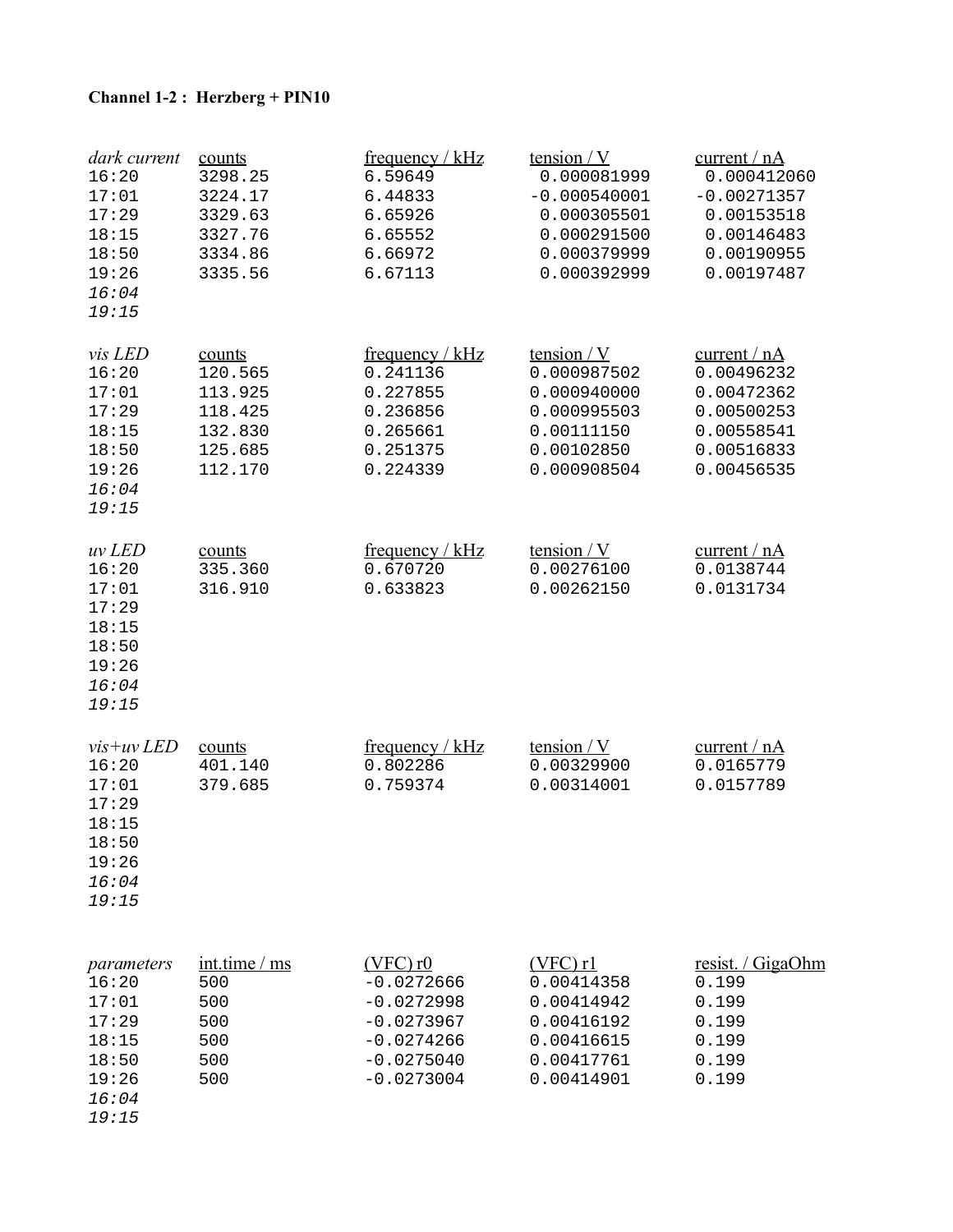#### **Channel 1-3 : Aluminium + MSM11**

| dark current<br>16:20<br>17:01<br>17:29<br>18:15<br>18:50<br>19:26<br>16:04<br>19:15        | counts<br>3362.78<br>3390.87<br>3413.42<br>3433.22<br>3478.12<br>3478.22      | frequency / kHz<br>6.72557<br>6.78174<br>6.82683<br>6.86644<br>6.95624<br>6.95644                             | tension $/V$<br>0.000530501<br>0.000795999<br>0.000977001<br>0.00113200<br>0.00150850<br>0.00150500 | current / nA<br>0.000528914<br>0.000793618<br>0.000974078<br>0.00112862<br>0.00150399<br>0.00150050 |
|---------------------------------------------------------------------------------------------|-------------------------------------------------------------------------------|---------------------------------------------------------------------------------------------------------------|-----------------------------------------------------------------------------------------------------|-----------------------------------------------------------------------------------------------------|
| vis LED<br>16:20<br>17:01<br>17:29<br>18:15<br>18:50<br>19:26<br>16:04<br>19:15             | counts<br>9776.53<br>9919.74<br>9836.94<br>9790.05<br>9719.32<br>9692.36      | frequency / $kHz$<br>19.5531<br>19.8394<br>19.6739<br>19.5801<br>19.4386<br>19.3847                           | tension $/Y$<br>0.0812127<br>0.0823672<br>0.0816798<br>0.0813061<br>0.0807215<br>0.0805029          | current / nA<br>0.0809698<br>0.0821208<br>0.0814355<br>0.0810629<br>0.0804801<br>0.0802621          |
| uv LED<br>16:20<br>17:01<br>17:29<br>18:15<br>18:50<br>19:26<br>16:04<br>19:15              | counts<br>37631.0<br>37797.1                                                  | frequency / $kHz$<br>75.2620<br>75.5941                                                                       | tension $/Y$<br>0.312547<br>0.313891                                                                | current / $nA$<br>0.311612<br>0.312952                                                              |
| $vis+uv$ <i>LED</i><br>16:20<br>17:01<br>17:29<br>18:15<br>18:50<br>19:26<br>16:04<br>19:15 | counts<br>46806.0<br>46796.5                                                  | frequency / kHz<br>93.6120<br>93.5930                                                                         | <u>tension / V</u><br>0.388732<br>0.388626                                                          | current / nA<br>0.387569<br>0.387464                                                                |
| parameters<br>16:20<br>17:01<br>17:29<br>18:15<br>18:50<br>19:26<br>16:04                   | $\frac{\text{int.time}}{\text{ms}}$<br>500<br>500<br>500<br>500<br>500<br>500 | $(VFC)$ r $0$<br>$-0.0273880$<br>$-0.0273817$<br>$-0.0273776$<br>$-0.0273820$<br>$-0.0273833$<br>$-0.0273824$ | $(VFC)$ r1<br>0.00415258<br>0.00415251<br>0.00415225<br>0.00415244<br>0.00415272<br>0.00415260      | resist. / GigaOhm<br>1.003<br>1.003<br>1.003<br>1.003<br>1.003<br>1.003                             |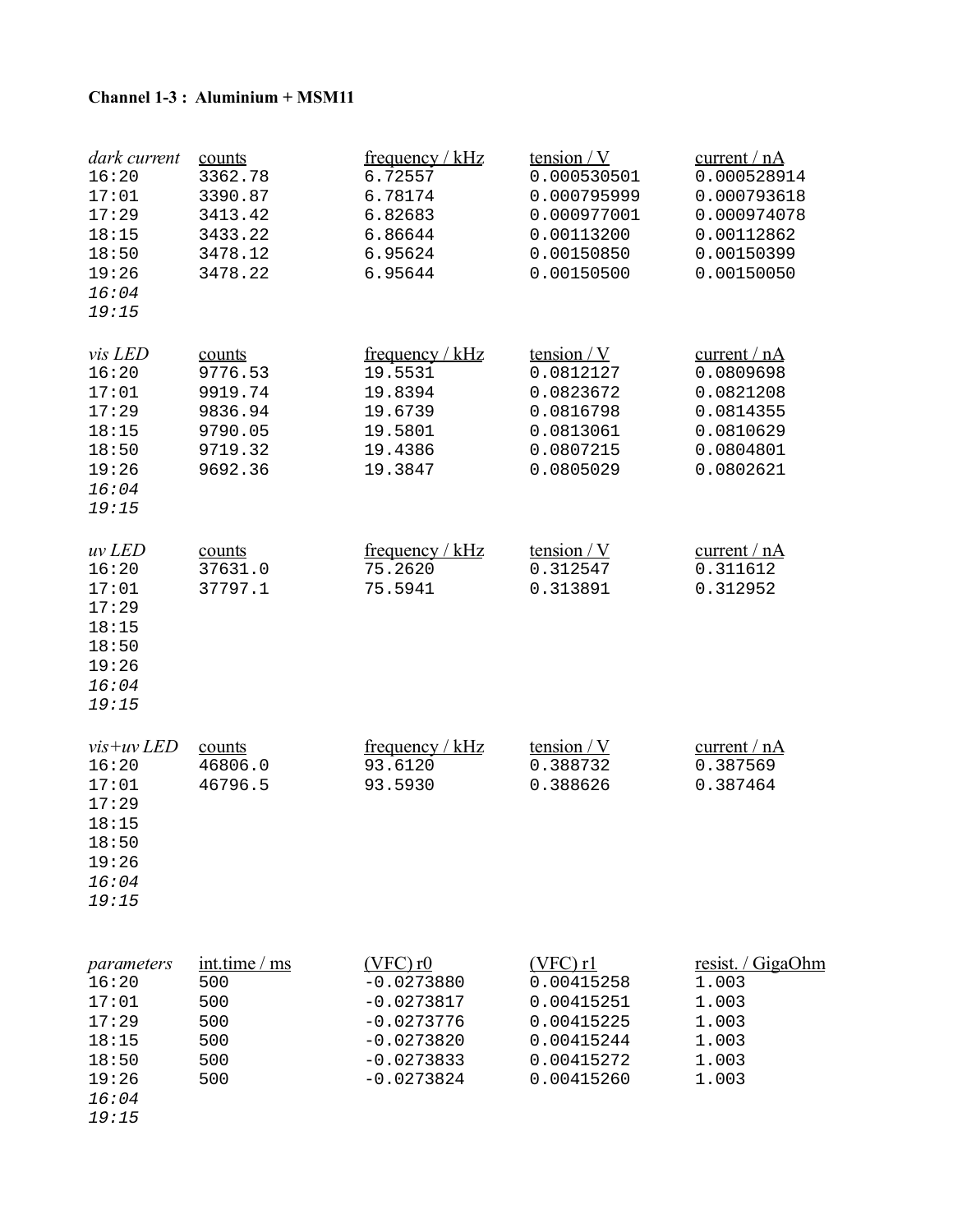# **Channel 1-4 : Zr (300nm) + AXUV20D**

| dark current<br>16:20<br>17:01<br>17:29<br>18:15<br>18:50<br>19:26<br>16:04<br>19:15        | counts<br>3675.75<br>3696.00<br>3720.31<br>3716.31<br>3723.89<br>3730.53 | frequency / kHz<br>7.35151<br>7.39201<br>7.44062<br>7.43263<br>7.44777<br>7.46107                             | tension $/Y$<br>0.00262950<br>0.00280149<br>0.00300400<br>0.00297900<br>0.00303550<br>0.00310000 | current / $nA$<br>0.00254304<br>0.00270938<br>0.00290522<br>0.00288104<br>0.00293569<br>0.00299806 |
|---------------------------------------------------------------------------------------------|--------------------------------------------------------------------------|---------------------------------------------------------------------------------------------------------------|--------------------------------------------------------------------------------------------------|----------------------------------------------------------------------------------------------------|
| <i>vis LED</i><br>16:20<br>17:01<br>17:29<br>18:15<br>18:50<br>19:26<br>16:04<br>19:15      | counts<br>133630.<br>133285.<br>133174.<br>133152.<br>133068.<br>132928. | frequency / $kHz$<br>267.259<br>266.571<br>266.348<br>266.303<br>266.136<br>265.856                           | tension $/Y$<br>1.10986<br>1.10700<br>1.10607<br>1.10588<br>1.10519<br>1.10402                   | current / nA<br>1.07337<br>1.07060<br>1.06970<br>1.06951<br>1.06885<br>1.06772                     |
| uv LED<br>16:20<br>17:01<br>17:29<br>18:15<br>18:50<br>19:26<br>16:04<br>19:15              | counts<br>66480.2<br>66493.1                                             | frequency / $kHz$<br>132.960<br>132.986                                                                       | tension $/Y$<br>0.552193<br>0.552296                                                             | current / $nA$<br>0.534036<br>0.534136                                                             |
| $vis+uv$ <i>LED</i><br>16:20<br>17:01<br>17:29<br>18:15<br>18:50<br>19:26<br>16:04<br>19:15 | counts<br>199641.<br>199432.                                             | frequency / $kHz$<br>399.282<br>398.865                                                                       | tension $/Y$<br>1.65800<br>1.65626                                                               | current / nA<br>1.60348<br>1.60180                                                                 |
| parameters<br>16:20<br>17:01<br>17:29<br>18:15<br>18:50<br>19:26<br>16:04                   | int.time / ms<br>500<br>500<br>500<br>500<br>500<br>500                  | $(VFC)$ r $0$<br>$-0.0278783$<br>$-0.0278731$<br>$-0.0278935$<br>$-0.0278772$<br>$-0.0278971$<br>$-0.0278809$ | $(VFC)$ r1<br>0.00415251<br>0.00415250<br>0.00415271<br>0.00415266<br>0.00415273<br>0.00415267   | resist. / GigaOhm<br>1.034<br>1.034<br>1.034<br>1.034<br>1.034<br>1.034                            |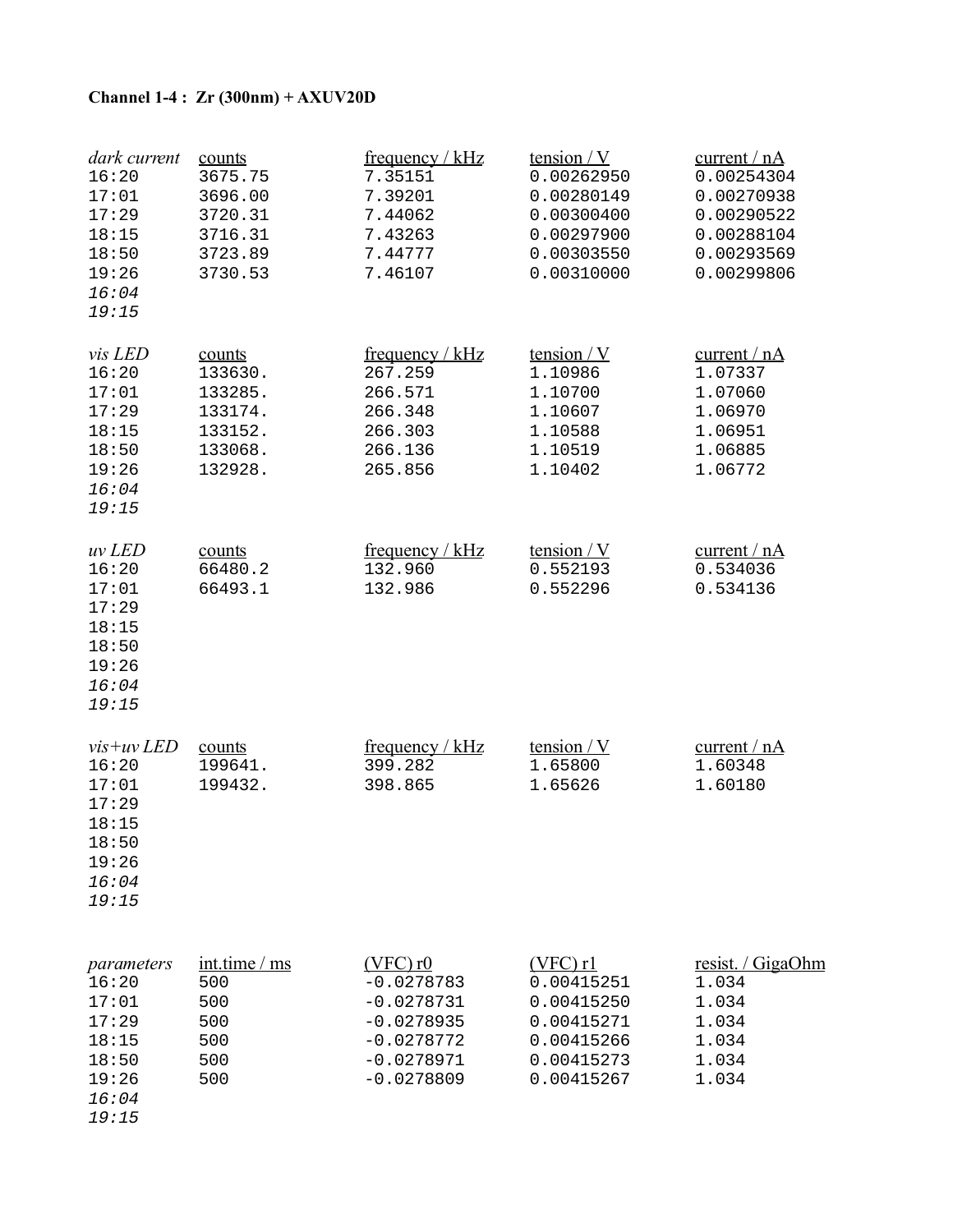# **Channel 2-1 : Ly XN + MSM21**

| dark current<br>16:20                 | counts                      | frequency / kHz   | tension $/Y$ | current / nA                              |
|---------------------------------------|-----------------------------|-------------------|--------------|-------------------------------------------|
| 17:01<br>17:29<br>18:15<br>18:50      | 4670.84                     | 9.34168           | 0.0110600    | 0.00106654                                |
| 19:26                                 | 6469.98                     | 12.9400           | 0.0259555    | 0.00250294                                |
| 16:04                                 | 7453.23                     | 14.9065           | 0.0340335    | 0.00328192                                |
| 19:15                                 | 7631.53                     | 15.2631           | 0.0355165    | 0.00342493                                |
| <i>vis LED</i><br>16:20<br>17:01      | counts                      | frequency / $kHz$ | tension / V  | current / nA                              |
| 17:29<br>18:15<br>18:50               | 15358.1                     | 30.7162           | 0.127542     | 0.0122991                                 |
| 19:26                                 | 14979.4                     | 29.9588           | 0.124394     | 0.0119956                                 |
| 16:04                                 | 12503.3                     | 25.0066           | 0.104055     | 0.0100343                                 |
| 19:15                                 | 12616.0                     | 25.2320           | 0.104992     | 0.0101246                                 |
| uv LED<br>16:20<br>17:01              | counts                      | frequency / $kHz$ | tension $/Y$ | current / nA                              |
| 17:29<br>18:15<br>18:50               | 27633.1                     | 55.2662           | 0.229481     | 0.0221293                                 |
| 19:26<br>16:04<br>19:15               | 23941.2                     | 47.8824           | 0.198815     | 0.0191721                                 |
| $vis+uv$ <i>LED</i><br>16:20<br>17:01 | counts                      | frequency / $kHz$ | tension $/Y$ | current / nA                              |
| 17:29<br>18:15<br>18:50               | 42980.3                     | 85.9606           | 0.356922     | 0.0344187                                 |
| 19:26<br>16:04<br>19:15               | 36921.7                     | 73.8433           | 0.306610     | 0.0295670                                 |
| parameters<br>16:20<br>17:01          | int.time / ms<br>500<br>500 | $(VFC)$ r $0$     | $(VFC)$ r1   | resist. / GigaOhm<br>1.037*10<br>1.037*10 |
| 17:29<br>18:15<br>18:50               | 500<br>500<br>500           | $-0.0276313$      | 0.00414983   | 1.037*10<br>1.037*10<br>1.037*10          |
| 19:26                                 | 500                         | $-0.0276475$      | 0.00414849   | 1.037*10                                  |
| 16:04                                 | 500                         | $-0.0279944$      | 0.00416116   | 1.037*10                                  |
| 19:15                                 | 500                         | $-0.0279919$      | 0.00416101   | 1.037*10                                  |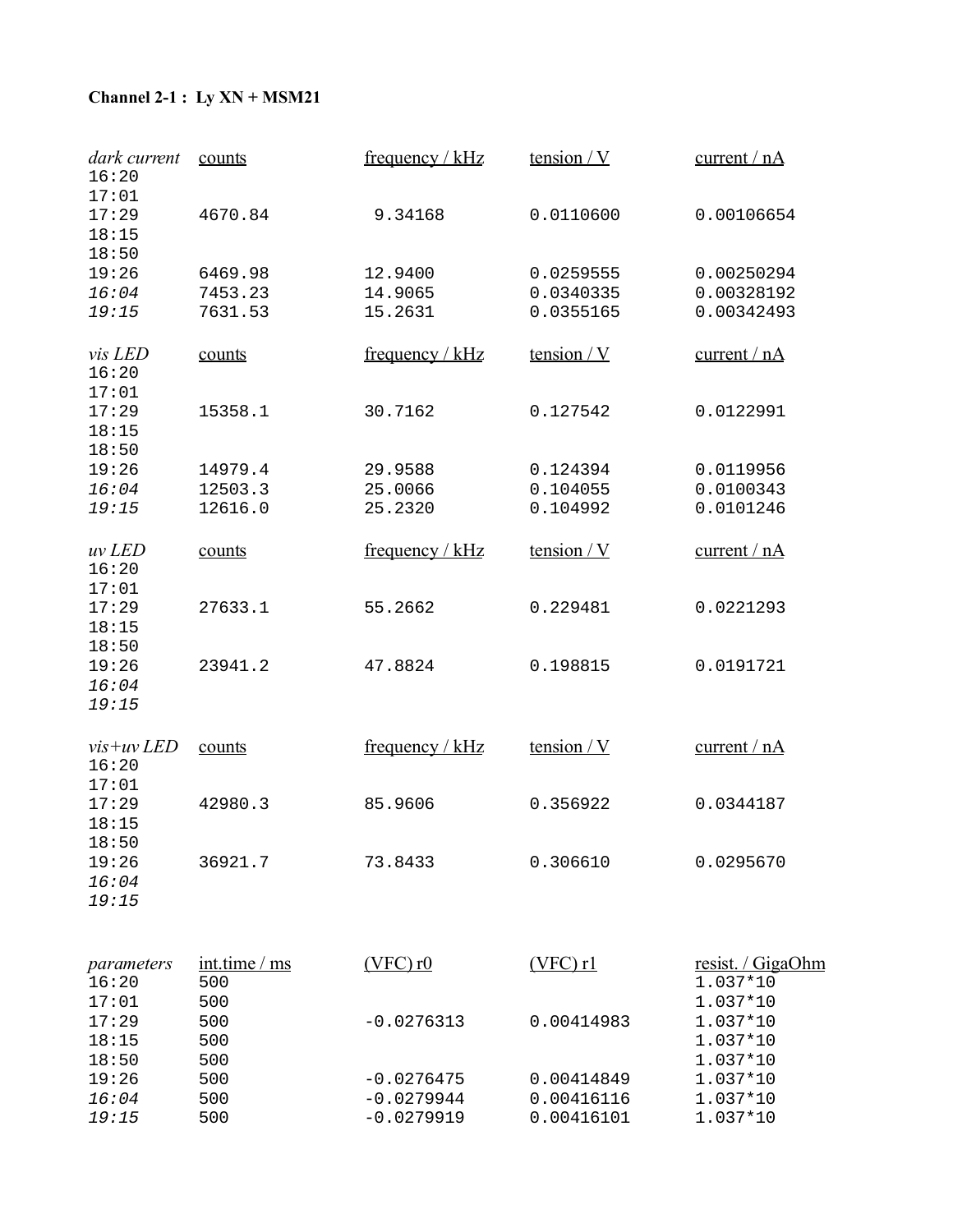# **Channel 2-2 : Herzberg + PIN11**

| dark current<br>16:20            | counts                        | frequency / $kHz$                            | tension $/Y$                              | current / $nA$                          |
|----------------------------------|-------------------------------|----------------------------------------------|-------------------------------------------|-----------------------------------------|
| 17:01<br>17:29<br>18:15<br>18:50 | 3251.08                       | 6.50217                                      | $-0.000300001$                            | $-0.00152362$                           |
| 19:26<br>16:04<br>19:15          | 3146.11<br>3592.89<br>3627.77 | 6.29222<br>7.18578<br>7.25554                | $-0.00121550$<br>0.00250000<br>0.00279999 | $-0.00617320$<br>0.0126968<br>0.0142204 |
| <i>vis LED</i>                   | counts                        | frequency / $kHz$                            | tension / V                               | current / nA                            |
| 16:20<br>17:01<br>17:29<br>18:15 | 353.210                       | 0.706418                                     | 0.00291951                                | 0.0148274                               |
| 18:50<br>19:26<br>16:04<br>19:15 | 349.410<br>342.880<br>356.900 | 0.698822<br>0.685761<br>0.713791             | 0.00290951<br>0.00283099<br>0.00295351    | 0.0147766<br>0.0143778<br>0.0150000     |
| uv LED<br>16:20                  | counts                        | frequency / $kHz$                            | tension $/Y$                              | current / $nA$                          |
| 17:01<br>17:29<br>18:15          | $-22.5500$                    | $-0.0451031$                                 | $-0.000199500$                            | $-0.00101320$                           |
| 18:50<br>19:26<br>16:04<br>19:15 | $-39.9702$                    | $-0.0799341$                                 | $-0.000360997$                            | $-0.00183340$                           |
| $vis+uv$ <i>LED</i><br>16:20     | counts                        | frequency / $kHz$                            | tension $/Y$                              | current / nA                            |
| 17:01<br>17:29<br>18:15          | 328.490                       | 0.656973                                     | 0.00270001                                | 0.0137126                               |
| 18:50<br>19:26<br>16:04<br>19:15 | 320.605                       | 0.641215                                     | 0.00263800                                | 0.0133977                               |
| parameters<br>16:20              | int.time / ms<br>500          | $(VFC)$ r $0$                                | $(VFC)$ r1                                | resist. / GigaOhm<br>0.1969             |
| 17:01<br>17:29<br>18:15          | 500<br>500<br>500             | $-0.0272914$                                 | 0.00414996                                | 0.1969<br>0.1969<br>0.1969              |
| 18:50<br>19:26<br>16:04<br>19:15 | 500<br>500<br>500<br>500      | $-0.0272991$<br>$-0.0273338$<br>$-0.0272834$ | 0.00415019<br>0.00415095<br>0.00414369    | 0.1969<br>0.1969<br>0.1969<br>0.1969    |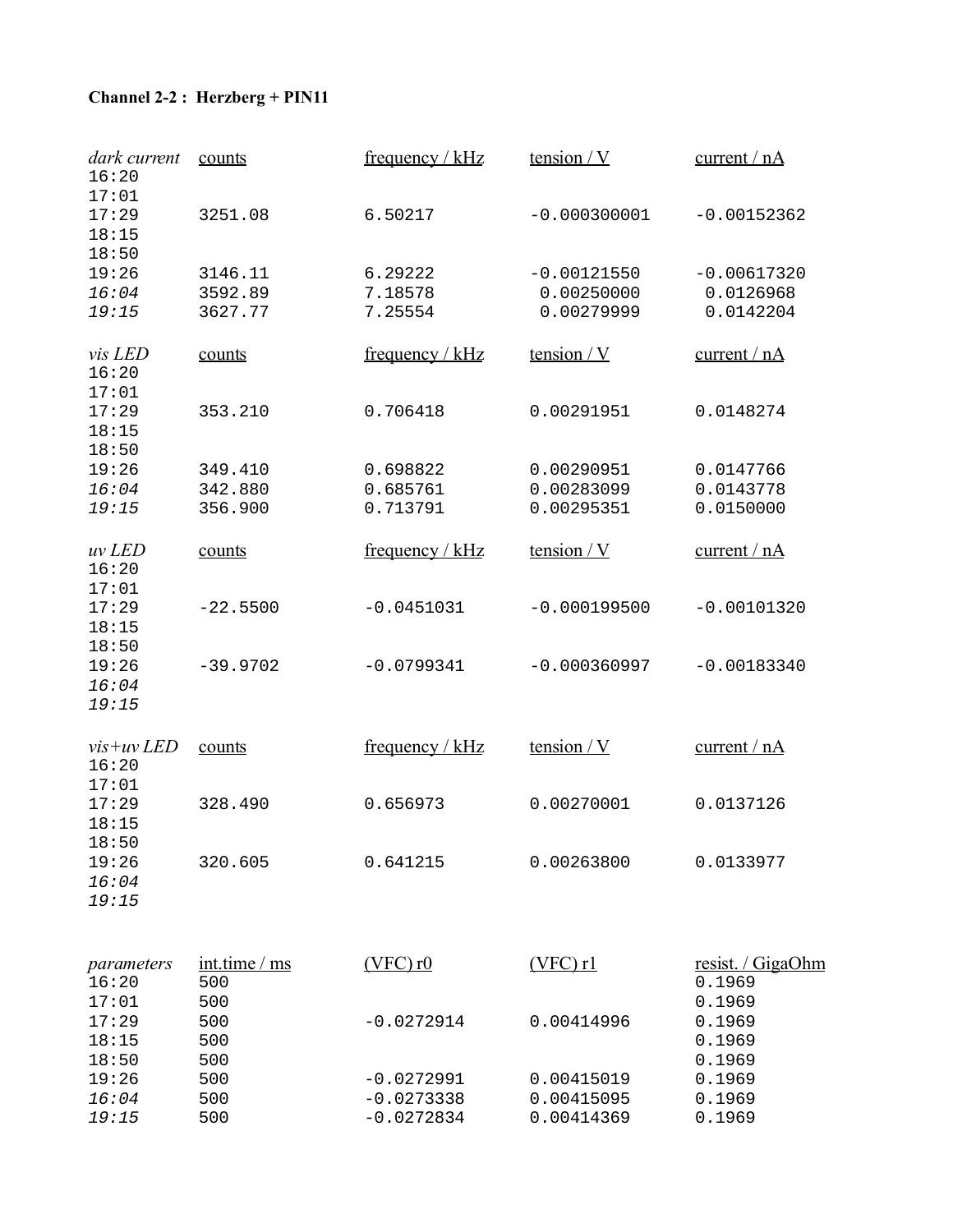#### **Channel 2-3 : Aluminium + MSM15**

| dark current<br>16:20                 | counts               | frequency / $kHz$  | tension / V                 | current / nA                |
|---------------------------------------|----------------------|--------------------|-----------------------------|-----------------------------|
| 17:01<br>17:29<br>18:15<br>18:50      | 3281.89              | 6.56379            | $-0.000203500$              | $-0.000200295$              |
| 19:26                                 | 3304.67              | 6.60933            | $-0.000097999$              | $-0.000096456$              |
| 16:04<br>19:15                        | 2730.75<br>3661.82   | 5.46150<br>7.32365 | $-0.00460099$<br>0.00313550 | $-0.00452854$<br>0.00308612 |
|                                       |                      |                    |                             |                             |
| <i>vis LED</i><br>16:20<br>17:01      | counts               | frequency / kHz    | tension / V                 | current / nA                |
| 17:29<br>18:15                        | 1075.96              | 2.15191            | 0.00890351                  | 0.00876330                  |
| 18:50<br>19:26                        | 984.965              | 1.96993            | 0.00819801                  | 0.00806890                  |
| 16:04                                 | 1905.88              | 3.81175            | 0.0158535                   | 0.0156038                   |
| 19:15                                 | 1307.89              | 2.61578            | 0.0108975                   | 0.0107259                   |
| uv LED<br>16:20<br>17:01              | counts               | frequency / kHz    | tension $/Y$                | current / nA                |
| 17:29<br>18:15<br>18:50               | 5040.03              | 10.0801            | 0.0418065                   | 0.0411481                   |
| 19:26<br>16:04<br>19:15               | 4692.54              | 9.38506            | 0.0389809                   | 0.0383671                   |
| $vis+uv$ <i>LED</i><br>16:20<br>17:01 | counts               | frequency / $kHz$  | tension $/Y$                | current / nA                |
| 17:29<br>18:15<br>18:50               | 5987.04              | 11.9741            | 0.0496735                   | 0.0488913                   |
| 19:26<br>16:04<br>19:15               | 5723.22              | 11.4464            | 0.0475225                   | 0.0467741                   |
| parameters<br>16:20<br>17:01          | int.time / ms<br>500 | $(VFC)$ r $0$      | $(VFC)$ rl                  | resist. / GigaOhm<br>1.016  |
| 17:29<br>18:15                        | 500<br>500<br>500    | $-0.0274324$       | 0.00414663                  | 1.016<br>1.016<br>1.016     |
| 18:50<br>19:26                        | 500<br>500           | $-0.0274783$       | 0.00414664                  | 1.016<br>1.016              |
| 16:04                                 | 500                  | $-0.0273108$       | 0.00415768                  | 1.016                       |
| 19:15                                 | 500                  | $-0.0273191$       | 0.00415954                  | 1.016                       |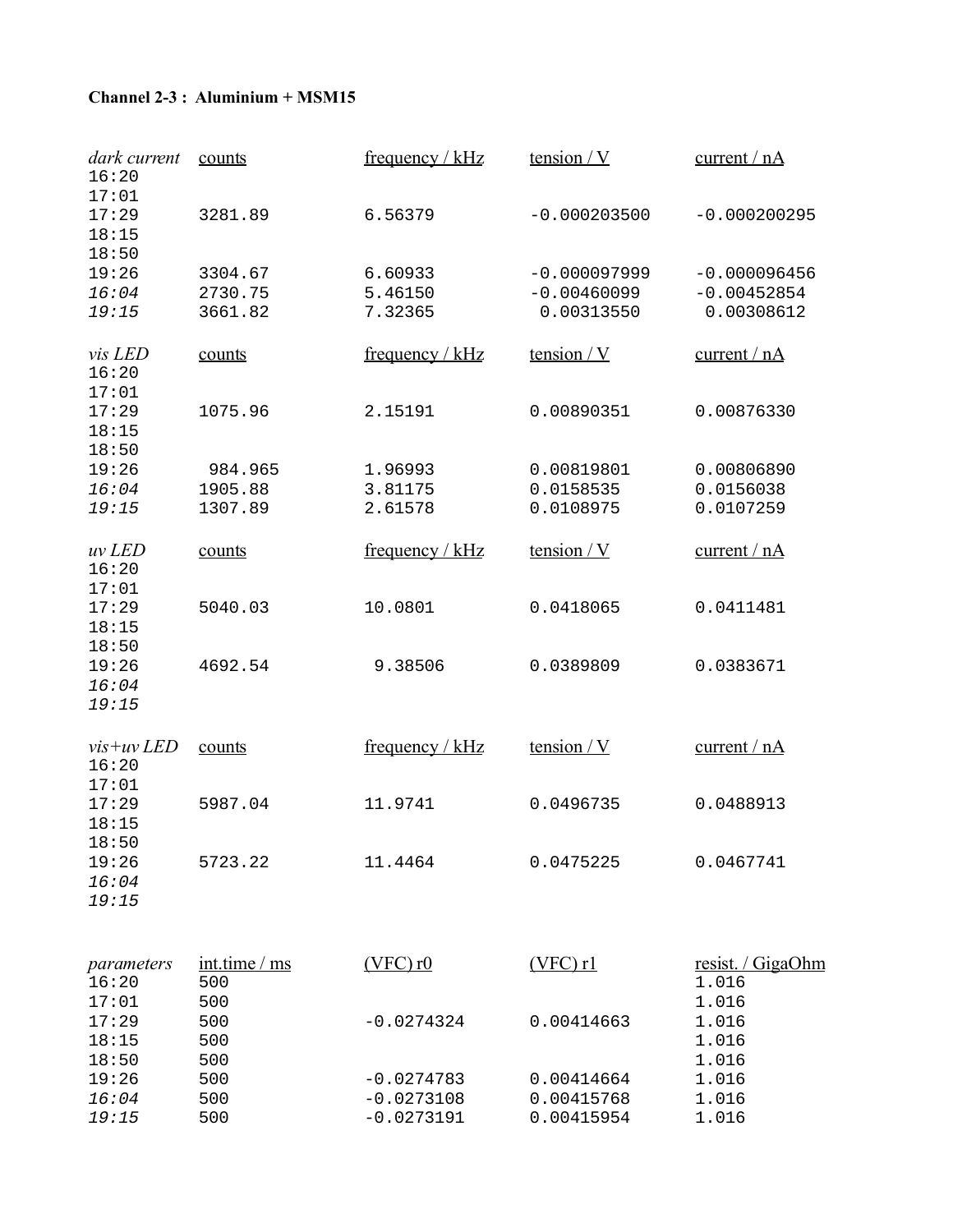# **Channel 2-4 : Zr (150nm) + MSM19**

| dark current<br>16:20                 | counts                      | frequency / kHz   | tension $/Y$ | current / nA                              |
|---------------------------------------|-----------------------------|-------------------|--------------|-------------------------------------------|
| 17:01<br>17:29<br>18:15<br>18:50      | 4908.15                     | 9.81631           | 0.0130030    | 0.00126243                                |
| 19:26                                 | 5132.42                     | 10.2648           | 0.0148240    | 0.00143922                                |
| 16:04                                 | 7427.10                     | 14.8542           | 0.0340801    | 0.00330874                                |
| 19:15                                 | 7577.12                     | 15.1542           | 0.0353304    | 0.00343014                                |
| vis LED<br>16:20<br>17:01             | counts                      | frequency / $kHz$ | tension / V  | current / nA                              |
| 17:29<br>18:15<br>18:50               | 7024.79                     | 14.0496           | 0.0583174    | 0.00566188                                |
| 19:26                                 | 6586.08                     | 13.1722           | 0.0546680    | 0.00530757                                |
| 16:04                                 | 8880.53                     | 17.7611           | 0.0738880    | 0.00717359                                |
| 19:15                                 | 7778.35                     | 15.5567           | 0.0647101    | 0.00628253                                |
| uv LED<br>16:20<br>17:01              | counts                      | frequency / $kHz$ | tension / V  | current / nA                              |
| 17:29<br>18:15<br>18:50               | 29096.5                     | 58.1930           | 0.241515     | 0.0234481                                 |
| 19:26<br>16:04<br>19:15               | 27806.0                     | 55.6119           | 0.230791     | 0.0224069                                 |
| $vis+uv$ <i>LED</i><br>16:20<br>17:01 | counts                      | frequency / $kHz$ | tension / V  | current / nA                              |
| 17:29<br>18:15<br>18:50               | 36623.1                     | 73.2461           | 0.303984     | 0.0295131                                 |
| 19:26<br>16:04<br>19:15               | 35438.6                     | 70.8773           | 0.294141     | 0.0285573                                 |
| parameters<br>16:20<br>17:01          | int.time / ms<br>500<br>500 | $(VFC)$ r $0$     | $(VFC)$ rl   | resist. / GigaOhm<br>1.030*10<br>1.030*10 |
| 17:29<br>18:15<br>18:50               | 500<br>500<br>500           | $-0.0276325$      | 0.00414608   | 1.030*10<br>1.030*10<br>1.030*10          |
| 19:26                                 | 500                         | $-0.0276542$      | 0.00414597   | 1.030*10                                  |
| 16:04                                 | 500                         | $-0.0277084$      | 0.00415977   | 1.030*10                                  |
| 19:15                                 | 500                         | $-0.0277099$      | 0.00415987   | 1.030*10                                  |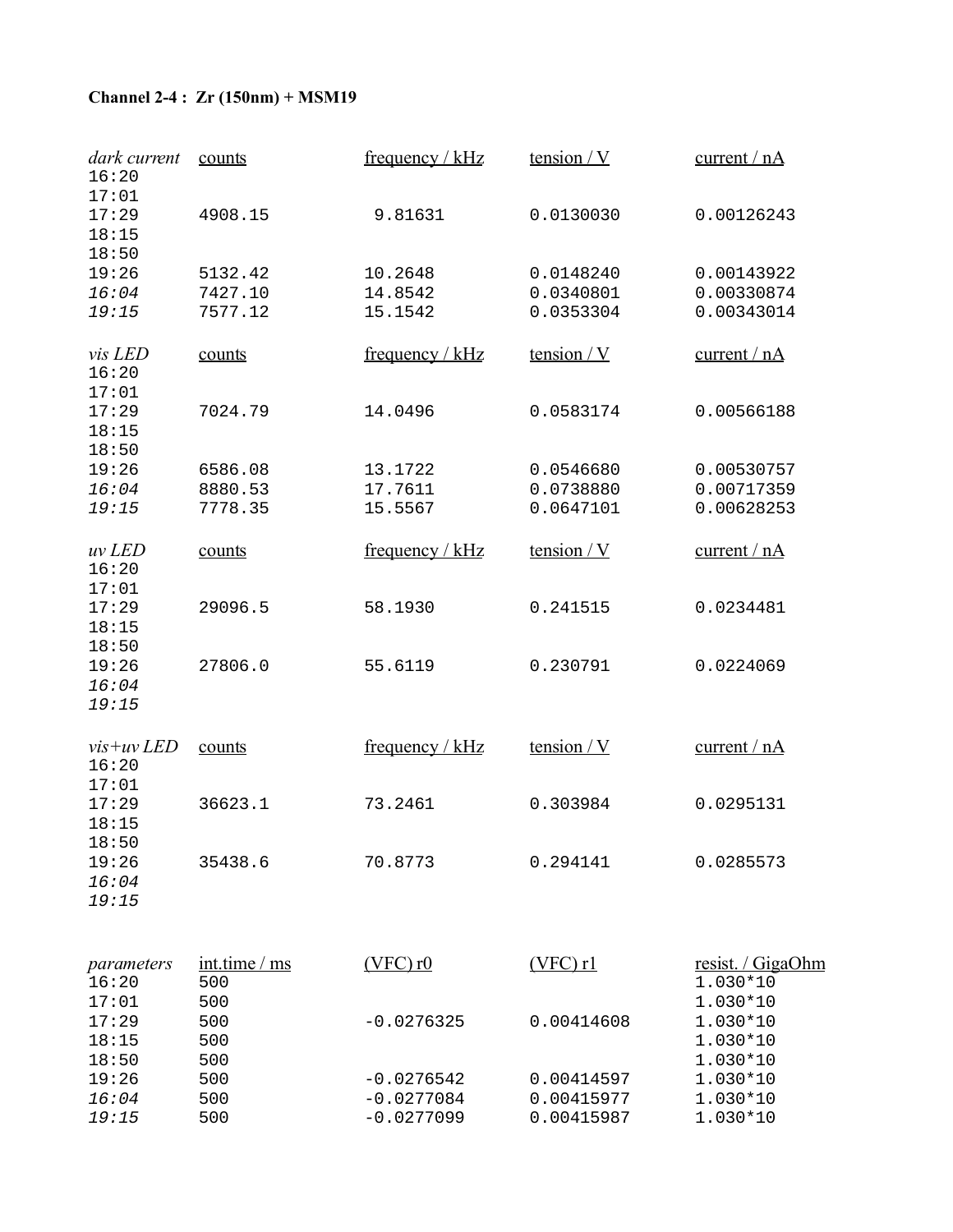# **Channel 3-1 : Ly N+XN + AXUV20A**

| dark current<br>16:20<br>17:01<br>17:29                                                     | counts                          | frequency / $kHz$            | tension $/Y$             | current / $nA$                                           |
|---------------------------------------------------------------------------------------------|---------------------------------|------------------------------|--------------------------|----------------------------------------------------------|
| 18:15<br>18:50<br>19:26<br>16:04                                                            | 6062.85<br>6547.00              | 12.1257<br>13.0940           | 0.0225530<br>0.0265760   | 0.00217483<br>0.00256278                                 |
| 19:15                                                                                       | 9906.78                         | 19.8135                      | 0.0521550                | 0.00502942                                               |
| vis LED<br>16:20<br>17:01                                                                   | counts                          | frequency / $kHz$            | tension / V              | current / nA                                             |
| 17:29<br>18:15<br>18:50<br>19:26                                                            | 125267.<br>125074.              | 250.535<br>250.148           | 1.04006<br>1.03845       | 0.100295<br>0.100140                                     |
| 16:04<br>19:15                                                                              | 123078.                         | 246.156                      | 1.02315                  | 0.0986643                                                |
| uv LED<br>16:20<br>17:01<br>17:29<br>18:15<br>18:50<br>19:26<br>16:04<br>19:15              | counts                          | frequency / $kHz$            | tension $/Y$             | current / $nA$                                           |
| $vis+uv$ <i>LED</i><br>16:20<br>17:01<br>17:29<br>18:15<br>18:50<br>19:26<br>16:04<br>19:15 | counts                          | frequency / kHz              | tension / V              | current / nA                                             |
| parameters<br>16:20<br>17:01                                                                | int.time / ms<br>500<br>500     | $(VFC)$ r $0$                | $(VFC)$ rl               | resist. / GigaOhm<br>1.037*10<br>1.037*10                |
| 17:29<br>18:15<br>18:50<br>19:26<br>16:04                                                   | 500<br>500<br>500<br>500<br>500 | $-0.0277332$<br>$-0.0277035$ | 0.00414971<br>0.00415041 | 1.037*10<br>1.037*10<br>1.037*10<br>1.037*10<br>1.037*10 |
| 19:15                                                                                       | 500                             | $-0.0302080$                 | 0.00415654               | 1.037*10                                                 |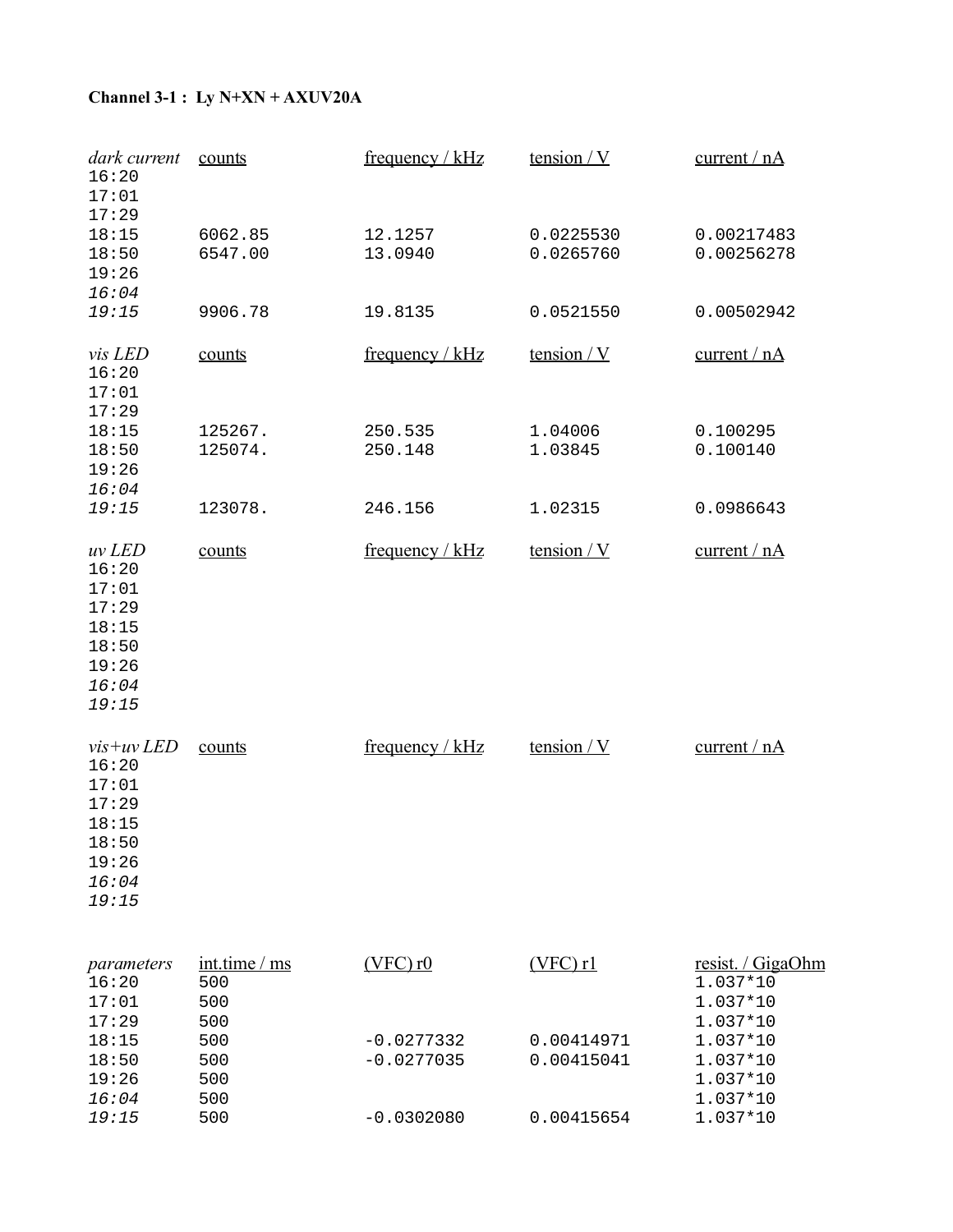# **Channel 3-2 : Herzberg + PIN12**

16:04 500<br>19:15 500

| dark current<br>16:20<br>17:01                                                              | counts                             | frequency / $kHz$            | tension $/V$                    | current / $nA$                                  |
|---------------------------------------------------------------------------------------------|------------------------------------|------------------------------|---------------------------------|-------------------------------------------------|
| 17:29<br>18:15<br>18:50<br>19:26                                                            | 3211.36<br>3120.88                 | 6.42273<br>6.24176           | $-0.000718999$<br>$-0.00145950$ | $-0.00363498$<br>$-0.00737867$                  |
| 16:04<br>19:15                                                                              | 3537.53                            | 7.07506                      | $-0.000101500$                  | $-0.000513144$                                  |
| <i>vis LED</i><br>16:20<br>17:01<br>17:29                                                   | counts                             | frequency / kHz              | tension $/Y$                    | current / nA                                    |
| 18:15<br>18:50<br>19:26<br>16:04                                                            | 177.960<br>160.370                 | 0.355920<br>0.320741         | 0.00150750<br>0.00134850        | 0.00762132<br>0.00681749                        |
| 19:15                                                                                       | 167.890                            | 0.335773                     | 0.00139000                      | 0.00702732                                      |
| uv LED<br>16:20<br>17:01<br>17:29<br>18:15<br>18:50<br>19:26<br>16:04<br>19:15              | counts                             | frequency / $kHz$            | tension / V                     | current / nA                                    |
| $vis+uv$ <i>LED</i><br>16:20<br>17:01<br>17:29<br>18:15<br>18:50<br>19:26<br>16:04<br>19:15 | counts                             | frequency / kHz              | tension $/Y$                    | current / nA                                    |
| parameters<br>16:20<br>17:01<br>17:29                                                       | int.time / ms<br>500<br>500<br>500 | $(VFC)$ r $0$                | $(VFC)$ r1                      | resist. / GigaOhm<br>0.1978<br>0.1978<br>0.1978 |
| 18:15<br>18:50<br>19:26<br>16:04                                                            | 500<br>500<br>500<br>500           | $-0.0273193$<br>$-0.0273370$ | 0.00414489<br>0.00415027        | 0.1978<br>0.1978<br>0.1978<br>0.1978            |

19:15 500 -0.0293365 0.00412913 0.1978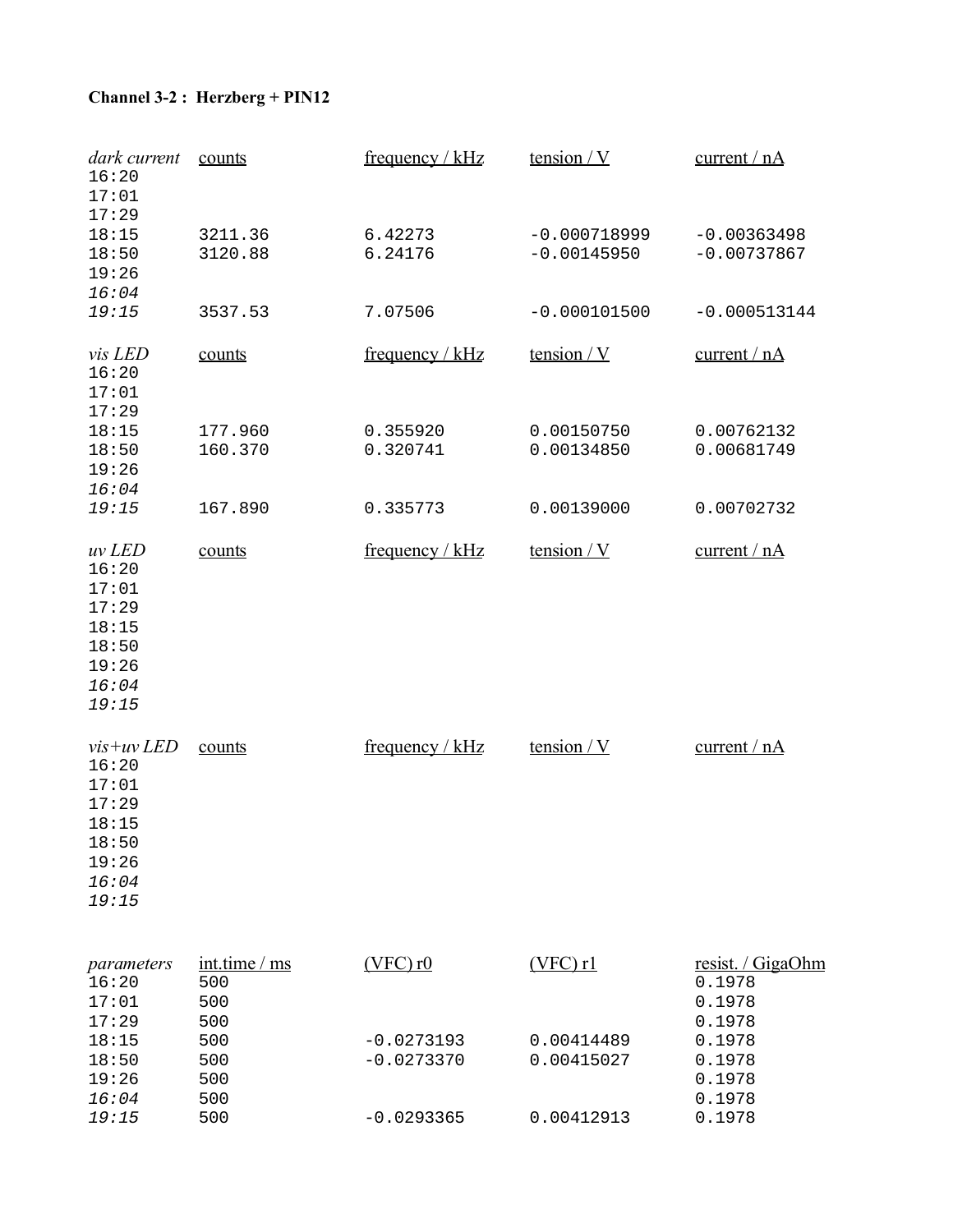#### **Channel 3-3 : Aluminium + AXUV20B**

| dark current<br>16:20<br>17:01                                                       | counts                          | frequency / $kHz$            | tension / V                    | current / $nA$                            |
|--------------------------------------------------------------------------------------|---------------------------------|------------------------------|--------------------------------|-------------------------------------------|
| 17:29<br>18:15<br>18:50<br>19:26<br>16:04                                            | 3145.19<br>3141.06              | 6.29037<br>6.28213           | $-0.00142400$<br>$-0.00148850$ | $-0.00142972$<br>$-0.00149448$            |
| 19:15                                                                                | 2469.39                         | 4.93877                      | $-0.00909149$                  | $-0.00912800$                             |
| vis LED<br>16:20<br>17:01<br>17:29                                                   | counts                          | frequency / $kHz$            | tension / V                    | current / nA                              |
| 18:15<br>18:50<br>19:26<br>16:04                                                     | 123662.<br>123446.              | 247.325<br>246.892           | 1.02632<br>1.02455             | 1.03044<br>1.02867                        |
| 19:15                                                                                | 121690.                         | 243.380                      | 1.01141                        | 1.01547                                   |
| uv LED<br>16:20<br>17:01<br>17:29<br>18:15<br>18:50<br>19:26<br>16:04<br>19:15       | counts                          | frequency / kHz              | tension $/Y$                   | current / nA                              |
| $vis+uv LED$<br>16:20<br>17:01<br>17:29<br>18:15<br>18:50<br>19:26<br>16:04<br>19:15 | counts                          | frequency / $kHz$            | tension $/Y$                   | current / nA                              |
| parameters<br>16:20<br>17:01                                                         | int.time / ms<br>500<br>500     | $(VFC)$ r $0$                | $(VFC)$ r1                     | resist. / GigaOhm<br>0.996<br>0.996       |
| 17:29<br>18:15<br>18:50<br>19:26<br>16:04                                            | 500<br>500<br>500<br>500<br>500 | $-0.0275226$<br>$-0.0274803$ | 0.00414965<br>0.00414880       | 0.996<br>0.996<br>0.996<br>0.996<br>0.996 |
| 19:15                                                                                | 500                             | $-0.0293168$                 | 0.00415233                     | 0.996                                     |